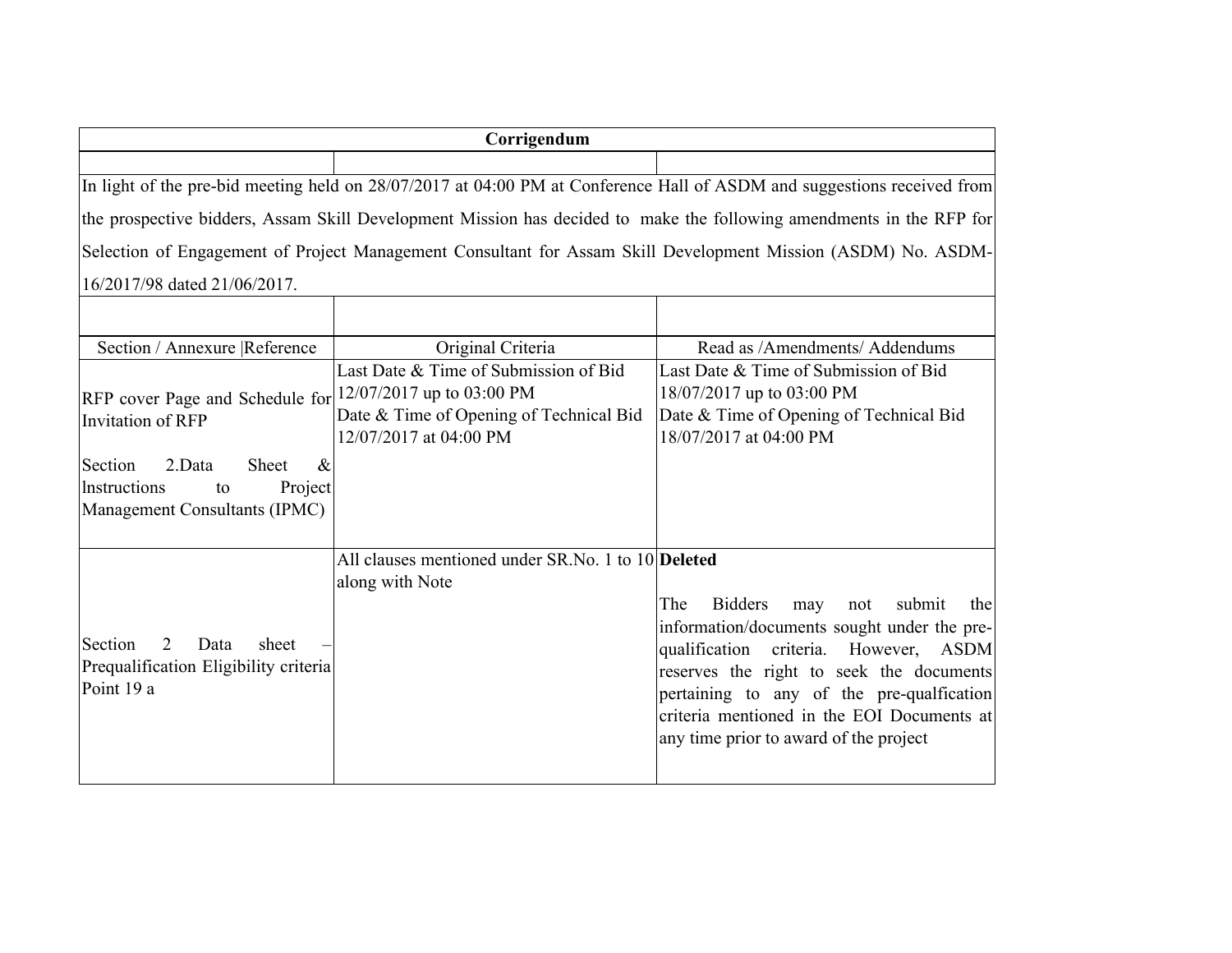|                              | 17. Sub-Contracting                                                 | 17. Sub-Contracting                                                                       |
|------------------------------|---------------------------------------------------------------------|-------------------------------------------------------------------------------------------|
|                              |                                                                     | 17.1. Sub-Contracting of Key Experts is not 17.1. Sub-Contracting of Key Experts is not   |
|                              |                                                                     | allowed and all the resources should be on allowed and all the resources should be on the |
|                              |                                                                     | the payroll of the Project Management payroll of the Project Management Consultant        |
|                              | Consultant                                                          | 17.2. Project Management Consultant to                                                    |
|                              |                                                                     | 17.2. Project Management Consultant to provide a Self-Certificate from its Head – HR      |
|                              |                                                                     | provide a Self-Certificate from its Head - or Authorized Signatory that the resources     |
| Clause $17 -$ Subcontracting |                                                                     | HR or Authorized Signatory that the deployed on the Project is on the Payroll of          |
|                              |                                                                     | resources deployed on the Project is on the the Project Management Consultant, at the     |
|                              |                                                                     | Payroll of the Project Management start of the project. This Certificate needs to         |
|                              | Consultant, at the start of the project. This be provided annually. |                                                                                           |
|                              |                                                                     | Certificate needs to be provided annually. Subcontracting of Key Experts at DPMU          |
|                              | Subcontracting at DPMU level is also not level is also not allowed. |                                                                                           |
|                              | allowed.                                                            |                                                                                           |
|                              |                                                                     |                                                                                           |
|                              |                                                                     |                                                                                           |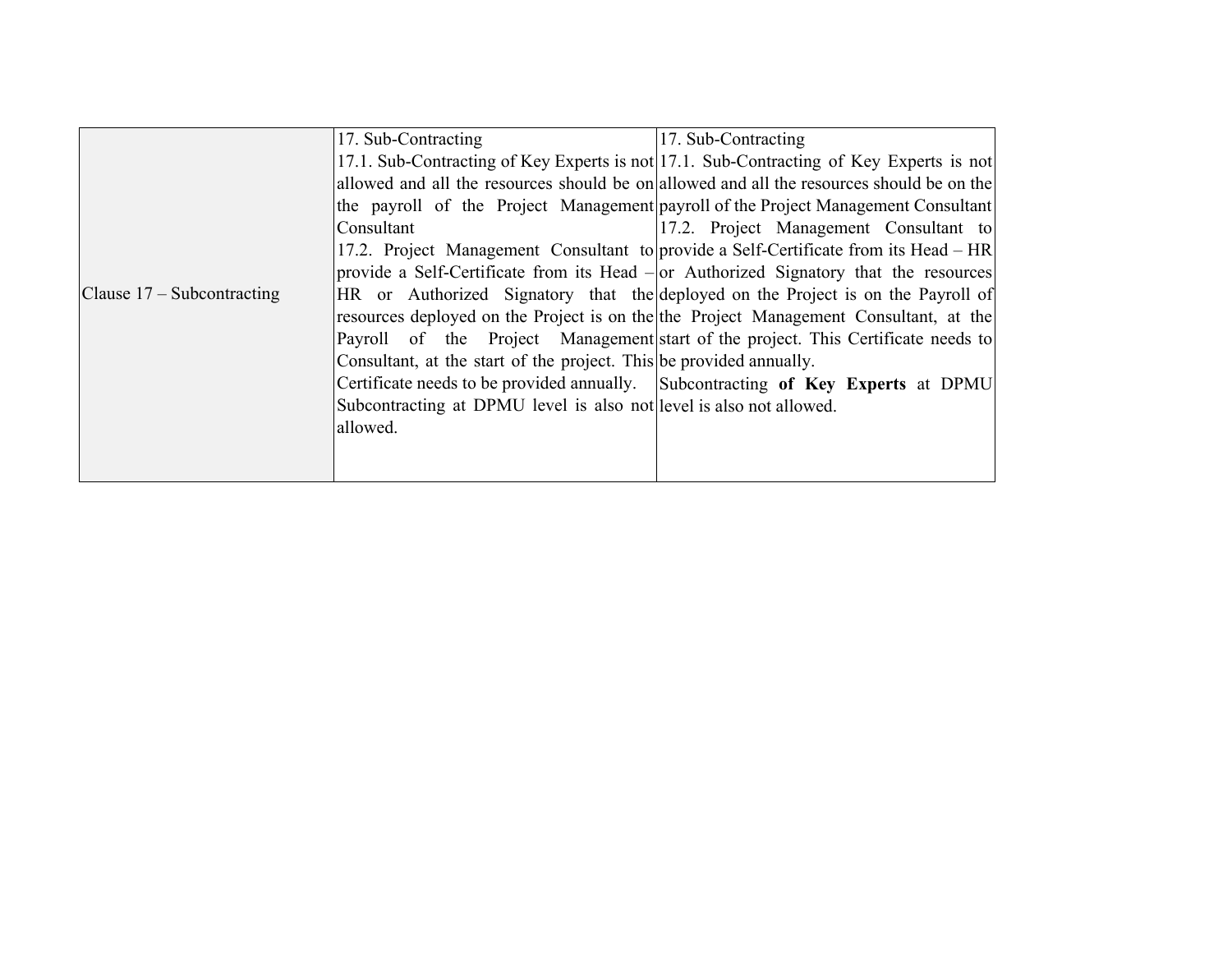|                                   | 23. Financial Proposal                                                      | 23. Financial Proposal                                                                   |
|-----------------------------------|-----------------------------------------------------------------------------|------------------------------------------------------------------------------------------|
|                                   |                                                                             | 23.1. The Financial Proposal shall be 23.1. The Financial Proposal shall be              |
| Clause 23.1                       |                                                                             | prepared using the Standard Forms prepared using the Standard Forms provided             |
|                                   |                                                                             | provided in Section 5 of the RFP. It shall in Section 5 of the RFP. It shall include all |
|                                   | include all costs associated with the costs associated with the             | assignment                                                                               |
|                                   |                                                                             | assignment including all travel, lodging, including all travel, lodging, boarding,       |
|                                   |                                                                             | boarding, communication (mobile and communication (mobile and landline), IT              |
|                                   | IT<br>landline),                                                            | infrastructure and infrastructure and consumables as required                            |
|                                   |                                                                             | consumables as required for the project, for the project, rentals etc except TA/DA as    |
|                                   |                                                                             | rentals etc. State will not bear any cost per the states policy only for such travel     |
|                                   |                                                                             | other than the fee mentioned in the that are approved by ASDM for all travel             |
|                                   | financial proposal.                                                         | requirements outside the base station of                                                 |
|                                   |                                                                             | posting/deployments.                                                                     |
|                                   |                                                                             |                                                                                          |
|                                   |                                                                             |                                                                                          |
|                                   | District Consultants - Training (24)   District Consultants - Training (33) |                                                                                          |
| Section 2 Data Sheet Clause 19 b. |                                                                             | 1. Minimum 3 years" experience in delivery 1. Minimum 3 years" experience in delivery    |
|                                   |                                                                             | of training programs through Training of training programs through Training              |
|                                   | Services Providers (TSPs);                                                  | Services Providers (TSPs);                                                               |
|                                   | 2. Experience in Monitoring, quality 2. Experience in Monitoring,           | quality                                                                                  |
| Technical evaluation Sub- point   |                                                                             | assurance and evaluation of training assurance and evaluation of training delivery.      |
| 2.10                              |                                                                             | delivery. Preference will be given to those Preference will be given to those with       |
|                                   | with experience in institutions like experience                             | in<br>institutions<br>like                                                               |
|                                   | ITIs/TSPs/Polytechnics.                                                     | ITIs/TSPs/Polytechnics.                                                                  |
|                                   | 3. MBA/PGDM                                                                 | 3. MBA/PGDM                                                                              |
|                                   | 4. Total years of experience $-5$                                           | 4. Total years of experience $-5$                                                        |
|                                   |                                                                             |                                                                                          |